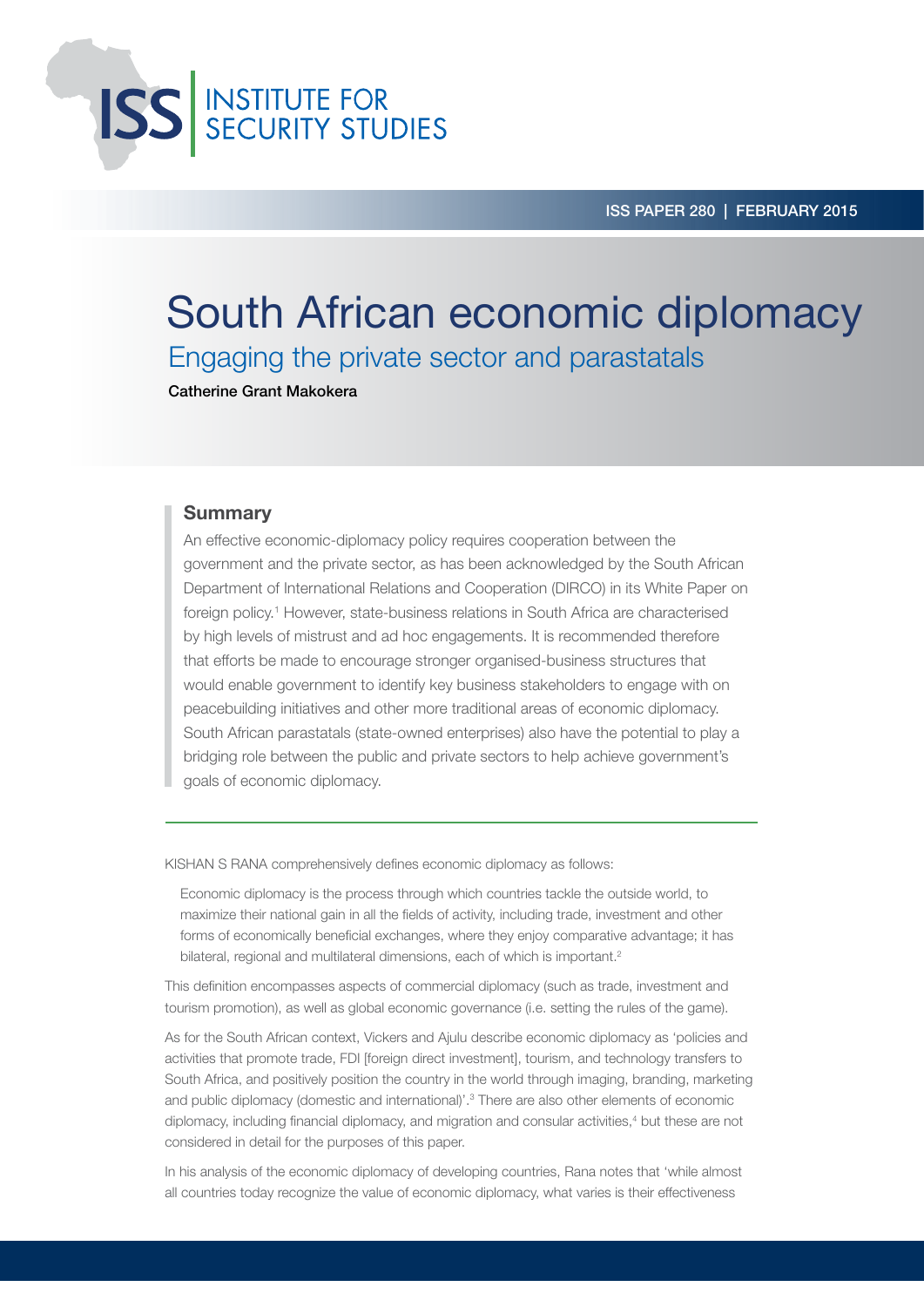

in actions taken.'5 There is no doubt that economic diplomacy has become widely and explicitly adopted as a key component of many countries' foreign policy over the last decade or more. For example, in August 2014 Australia's coalition government launched an economic-diplomacy policy with the aim of ensuring a collaborative approach to bolster trade and investment.<sup>6</sup> During the first term of the Conservative-Liberal Democrat coalition in the UK, then foreign secretary William Hague pronounced that all UK diplomatic missions abroad would be at the front end of promoting commercial diplomacy. Various countries in Asia and Latin America, including Japan, China, Thailand and Brazil, have also actively embraced the concept and are clearly pursuing strategies for economic diplomacy.

South Africa's economic diplomacy has evolved on many levels, but there is still a need for a more specific definition of its objectives and to develop greater interaction between stakeholders

In South Africa economic diplomacy has been made a priority in the DIRCO White Paper,<sup>7</sup> where there is a section dedicated to it, and in the ANC policy paper on international relations.<sup>8</sup> The strong focus on economics in South Africa's international relations has continued since President Mbeki adopted what Landsberg describes as a 'pragmatic and economic-driven foreign policy approach'.<sup>9</sup> Elizabeth Sidiropoulos describes President Zuma's style of foreign policy as having a perceived increase in economic imperatives, a reduced focus on peacebuilding and a more assertive stance on African issues.10

To help assess the effectiveness of economic diplomacy in developing countries, Rana<sup>11</sup> has developed a model that takes into account eight factors: external economic management; policy management; the role of non-state actors; recipients of economic aid; donors of economic aid; trade promotion; investment promotion; and the role played by regional diplomacy. This data has been used to classify developing countries as traditional, niche-focused, evolving and innovative in terms of their economic diplomacy. Applying Rana's typology to South Africa, it could be broadly placed in the group of evolving developing countries. South Africa's economic diplomacy has evolved on many levels but there is still a need for a more specific definition of its objectives and to develop greater interaction between stakeholders. These two specific concerns are highlighted by Vickers and Ajulu<sup>12</sup> in their 15-year review of South Africa's foreign policy and they are still relevant today.

Many of the activities that constitute commercial diplomacy are predominantly in the sphere of the private sector and therefore require close cooperation between government and business to achieve national-policy objectives. DIRCO acknowledges this in its White Paper on foreign policy, stating that 'successful economic diplomacy requires a close partnership with government, business and labour'.13 Applying the Rana typology of economic diplomacy, the interaction between government and the private sector in South Africa could be seen as more 'traditional', in that the interaction is 'episodic, depends on personalities' or at best is 'niche-focused' with 'variable' engagement between stakeholders.14



the Presidency announced a strategic framework for ECONOMIC DIPI OMACY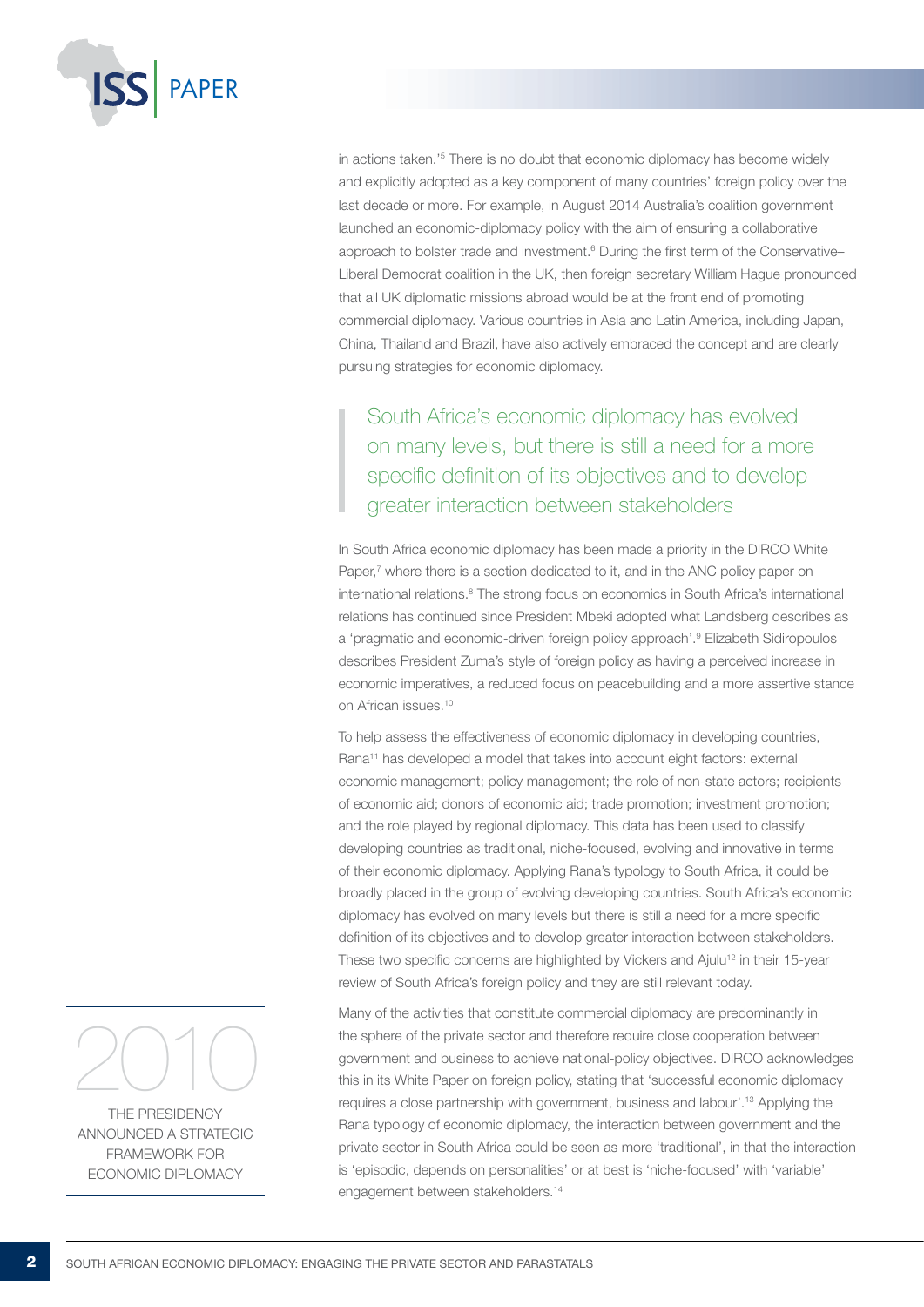### South Africa's policy framework for economic diplomacy

There are a number of policy documents that specifically set out South Africa's economic diplomacy. At the broadest level, though, South Africa's foreign policy as a whole is premised on support for its domestic policy objectives and for the overarching aim of promoting African development, including through regional integration. Chapter 7 of South Africa's National Development Plan refers to 'positioning South Africa in the world'. The emphasis here is on the need for South Africa to gain benefits from its investment in foreign missions.<sup>15</sup> Other relevant documents are parts of the New Growth Path<sup>16</sup> and the Trade Policy and Strategy Framework<sup>17</sup> which deal with aspects of economic diplomacy, including tariff policies and the negotiation of multilateral, regional and bilateral trade agreements. The Department of Trade and Industry (DTI) is developing an Integrated National Export Strategy, which is expected to set out the priorities for South Africa's economic diplomacy in terms of how it relates to the development and promotion of exports. This needs to be accompanied by a strategic investment-promotion framework, which places greater priority on the sectors that are likely to yield greater gains for the economy.

In 2010 the Presidency announced a strategic framework for economic diplomacy, which was intended to bring together the activities of the South African government in a coordinated approach to support commercial interests abroad of private and state-owned South African firms.18 Some of the key elements of this strategy include:

- Defining South Africa's external engagement in line with the country's domestic development strategy
- Engaging closely with the business community
- • Building institutional capacities to engage more effectively on economic-diplomacy activities
- Paying attention to the potential economic gains available in the rest of the continent

## Current approach to implementation

The focus of South Africa's economic diplomacy has been, firstly, trade and investment promotion (i.e. commercial diplomacy), which has generally been coordinated by Trade and Investment South Africa, a department of the DTI, and, secondly, global economic governance. For example, government has made significant efforts to ensure South Africa's active participation in negotiating the rules of the game (setting norms and standards<sup>19</sup>) through organisations such as the World Trade Organization and the G20 – and more recently through South Africa's membership of the BRICS grouping. Support for multilateralism is a key pillar of South Africa's foreign policy and this is also reflected in its approach to economic diplomacy.

Although the term 'diplomacy' might suggest that this area is the domain of DIRCO, the reality is that numerous government agencies in South Africa are involved at all levels, including provincial governments and local municipalities. The various development-finance institutions, especially the Development Bank of Southern Africa and the Industrial Development Corporation, also have international mandates. The DTI has certain lead responsibilities on some economic-diplomacy activities, including those mentioned above in the field of trade and investment promotion, and the negotiation of international trade agreements. This has resulted in some challenges of coordination as well as the unnecessary overlap of effort and resources.

South Africa's economic-diplomacy initiatives in the rest of Africa face particular challenges and are hampered by the government's concern not to be perceived as an arrogant, hegemonic actor

Some assessments have been made of South Africa's economic diplomacy, usually in the context of a review of broader foreign policy. In their 15-year review, for example, Vickers and Ajulu call for a 'new global economic strategy' for South Africa that reflects stronger cooperation among all stakeholders.20 Two years later, Qobo echoed the view that more focus and clearly expressed priorities would be beneficial for South Africa's economic-diplomacy agenda.<sup>21</sup> In a 2013 draft of a 20-year review of South Africa's foreign policy, Zondi makes the following observations about certain challenges facing South Africa's economic diplomacy:

While South Africa has proposed to conduct both political and economic diplomacy since 1994, the diplomatic service still does not have adequately and appropriately skilled personnel to do this. Government has not significantly leveraged the availability of economic and commercial expertise in various departments, civil society and in the business sector in order to beef up its economic diplomacy capacity. The introduction of economic diplomacy into diplomatic training programmes is a small, but significant step in the right direction.<sup>22</sup>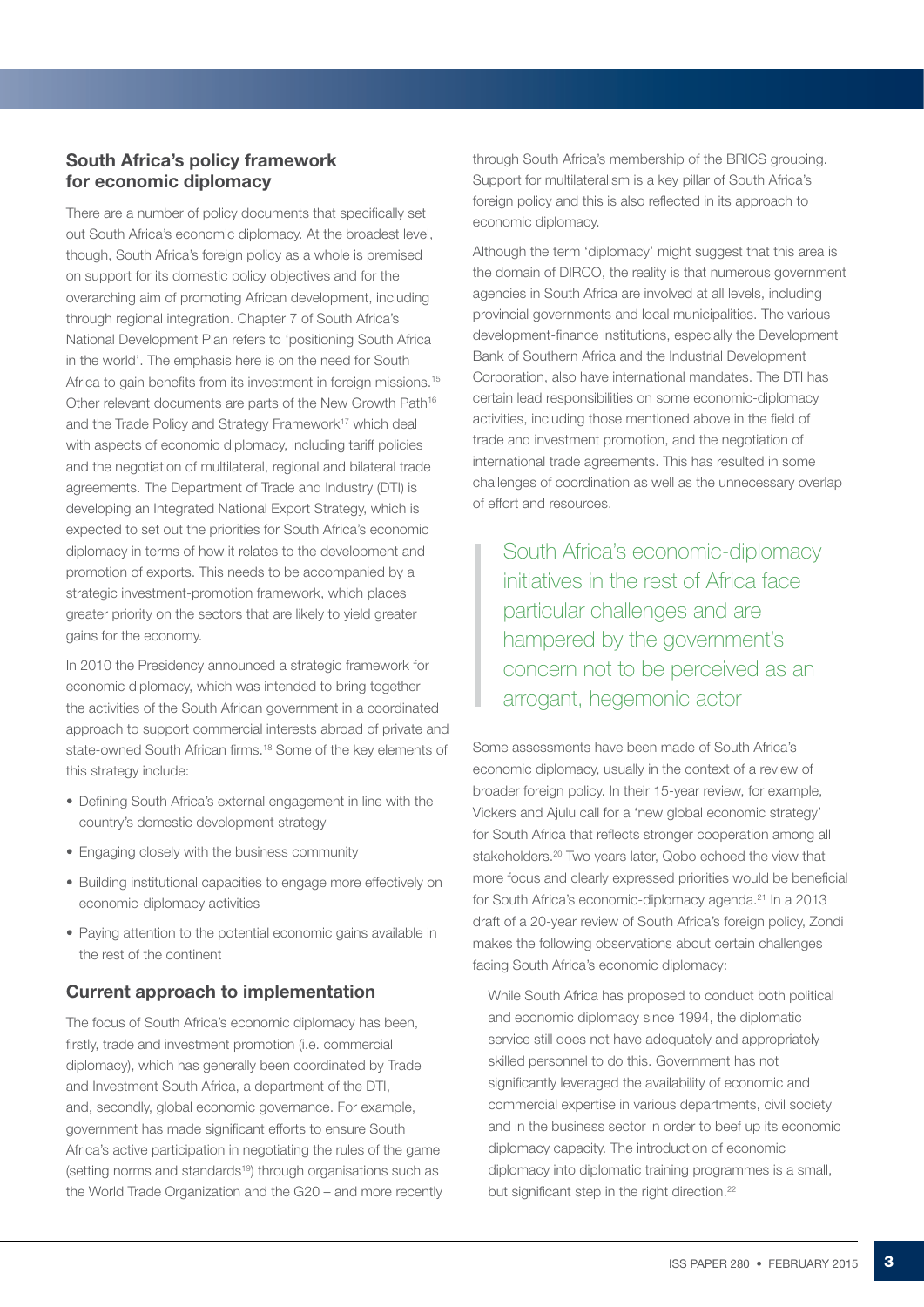

South Africa's economic-diplomacy initiatives in the rest of Africa face particular challenges and are hampered by the government's concern not to be perceived as an arrogant, hegemonic actor by the rest of the continent.23 The ANC has tried to underplay this perception by stating that South Africa has 'deliberately avoided playing a hegemonic role in African institutions and politics'24 (although this approach may arguably have changed when South African stateswoman Nkosazana Dlamini-Zuma was elected as chairperson of the African Union Commission in 2012). Others are critical of South Africa's approach. For example, South Africa's intervention in the Democratic Republic of the Congo (DRC) in the late 1990s and early 2000s was described as *'vagabondage politique*' (political vagrancy) by Taylor and Williams.25 These authors go on to suggest that the notion of an African Renaissance was about maximising South Africa's strategic options at the expense of development.26 Vickers and Ajulu add to this by confirming that there are commonly held perceptions about the South African government facilitating the development of business in the continent through peacebuilding initiatives that have been likened to Western imperialism.<sup>27</sup>

Qobo has tackled this concern head-on, arguing that 'a hegemon can have a good influence as well as a bad one'.<sup>28</sup> He suggests that the hegemonic role (including that of South Africa in the region) can be positive where it entails a consensual platform of values and norms that other countries buy into with the necessary underwriting of certain costs in the areas of security and economic development. On that basis, Qobo<sup>29</sup> emphasises the need for the public and private sectors in South Africa to work together to further develop the country's economic diplomacy. Clearly, there is the potential for both these parties to agree on an approach that supports the continent's economic development while simultaneously protecting the assets of the South African business community.

### State-business relations in South Africa<sup>30</sup>

State-business relations have the potential to influence matters of governance, power, politics, and economic growth and development. The relationship between a country's government and its business community is often a complex one that reflects many factors, including history, race and class dynamics, politics, ideology, and specific sectoral concerns. It is difficult to generalise, as these relationships vary from country to country and depend on the nature of the issue under consideration. State-business relations may be structured in an ad hoc way to address a specific issue or sustained over a longer period in a process of ongoing broad-based consultation. Either way, through interactions between government and the private sector, as well as with other entities, there is the potential to create greater levels of understanding of policy processes and to make a positive contribution in terms of trust building.

Kunal Sen and Dirk Willem te Velde<sup>31</sup> define the relationship between state and business as a 'set of interactions between states and the business sector whether through formal channels such as official meetings of bureaucrats with business associations, or through more informal channels, such as phone conversations and dinner parties'. Sylvia Maxfield and Ben Schneider<sup>32</sup> explore effective state-business relations in detail and identify three key characteristics – transparency, reciprocity and credibility. Sen and Te Velde<sup>33</sup> build on this work to link state-business relations to economic policy. They outline three main functions of the relationship:

- Facilitating information exchange
- Performing checks and balances on government policies
- Reducing policy uncertainty



the National Economic DEVELOPMENT AND LABOUR Council was established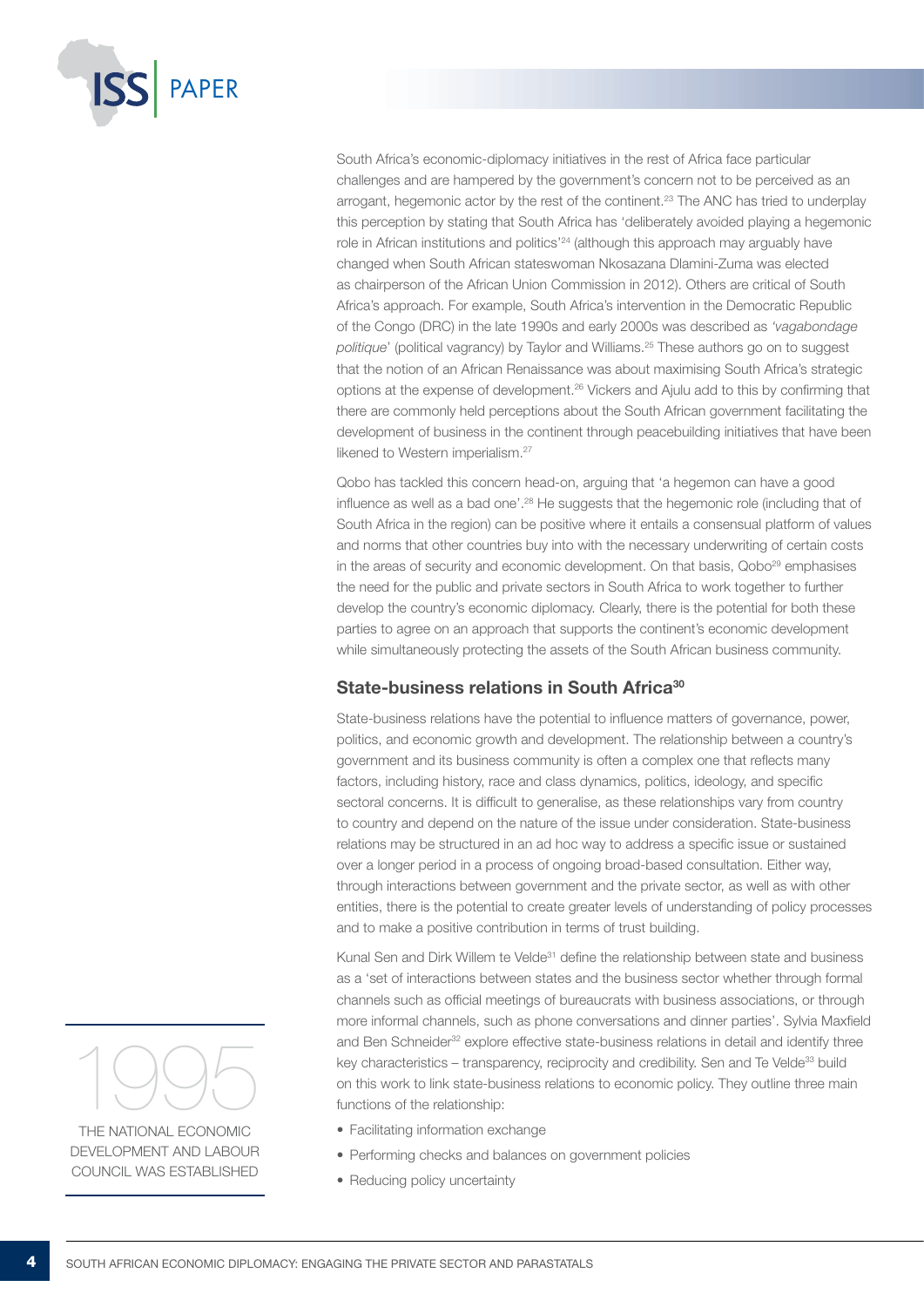Harriss<sup>34</sup> identifies a fourth factor – the role of state– business relations in establishing high levels of trust between the stakeholders.

There are different players involved in this relationship and one of the most common challenges voiced by policymakers is, who exactly is the private sector? Government officials often bemoan the difficulties prevalent in identifying the relevant representatives of the private sector. There is no doubt that the business community is wide, diverse and can mean different things to different people.35 Some of the most common points of differentiation relate to formal versus informal businesses; corporate versus small and medium-sized enterprises (SMEs); and foreign versus locally owned firms.

# One of the most common challenges voiced by policymakers is, who exactly is the private sector?

The way firms interact with government also varies greatly. Some, probably the vast majority, simply pay taxes and demand in return a basic level of local services and infrastructure. Other firms have dedicated resources to manage their interactions with government on both commercial matters and in the development of policy. Because of this range in the level of engagement, understanding who business is, is a question that is open to interpretation and can be manipulated by the state to suit different needs. One way to address this problem is through strong business organisations that can provide a coordinated voice for the private sector and engage on various policy issues.

The South African government has acknowledged the need to encourage the private sector and government to work together to ensure the country's development. In the State of the Nation address delivered on 14 February 2013, President Zuma noted that: 'We will engage business, labour and other social partners in pursuit of solutions. No single force acting individually can achieve the objectives we have set for ourselves.'36 This is echoed in almost all economic-policy documents and plans. For example, the DTI highlights the importance of building strategic relationships between government and business to create competitive advantage.37

To accompany this strong rhetorical commitment, South Africa has a number of mechanisms in place to achieve the main functions of state-business relations. The National Economic Development and Labour Council (NEDLAC) is the principal formal mechanism to facilitate interaction between government and business, together with various other constituencies representing organised labour and civil society. (Box 1 provides a detailed description of NEDLAC and its structures.) Raymond Parsons<sup>38</sup> explains that NEDLAC was designed to 'inaugurate a new era of inclusive consensus-seeking and ultimately decision-making in the economic and social arenas'. It facilitated the discussion of national social and economic policy, and legislation, and South Africa's re-entry into international organisations, such as the International Labour Organisation.39 In the state-business relations environment, NEDLAC contributes to the sharing of information on socioeconomic issues. Through regular interactions of government and the private sector, together with other constituencies, there is a possibility to create greater levels of understanding of policy processes and to make a positive contribution in terms of trust building.

### NEDLAC's structures

NEDLAC is a statutory body that was established in 1995 to provide a platform for social dialogue in South Africa on a range of economic policies and legislation. Government, labour, business and community are all represented in NEDLAC, which has four chambers dealing with monetary policy, labour, development, and trade and industry. There is a specific subcommittee of the Trade and Industry Chamber, known as the Technical Sectoral Liaison Committee (TESELICO), which focuses on trade. It is here that the DTI consults with organised labour and business on tradepolicy matters, and on the positions to be adopted in trade negotiations involving South Africa. TESELICO is mirrored by the Agricultural Trade Forum (ATF), which concerns itself with agricultural-sector trade.

NEDLAC is a formal structure that requires monthly meetings of its bodies. The work of the chambers is supported by a small secretariat. A wide range of policy issues feature on the NEDLAC agenda. The government also submits draft legislation to NEDLAC for discussion by the constituencies before it is finalised. A NEDLAC report will be sent to Parliament with the relevant bills and often includes line-byline suggestions on amendments to be made to the draft considered by NEDLAC.

The private sector is represented in NEDLAC via Business Unity South Africa (BUSA) and more recently by the Black Business Chamber (BBC). BUSA and the BBC are required to nominate representatives for each of the NEDLAC bodies. BUSA presents mandated positions in NEDLAC that are developed through its standing committees. For example, the Standing Committee on Trade Policy at BUSA will consider all the matters on the NEDLAC agenda, and canvass the views of the membership before presenting matters for discussion with government and labour. This process tends to focus on the industrial sectors of the South African economy, as agriculture has its own forum (as mentioned, the ATF). BUSA does, however, attempt to coordinate positions in both NEDLAC and the ATF to achieve an overall picture on trade policy matters.

 Source: Adapted and updated from the African Development Bank (2011).<sup>40</sup>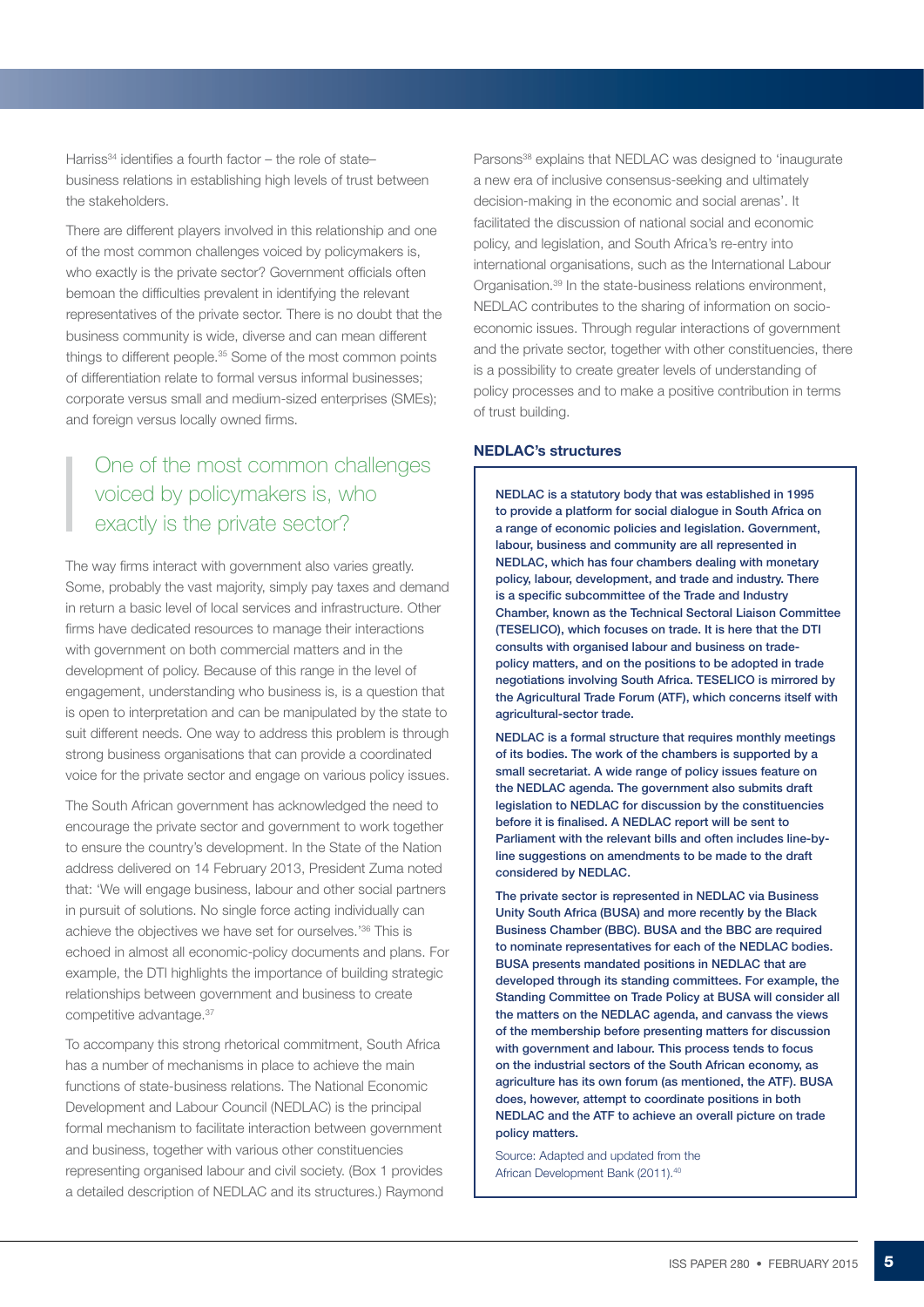

In 2010 Nattrass and Seekings, in their analysis of NEDLAC, found that 'statebusiness relations remain fragile and highly fragmented<sup>141</sup> in South Africa. They attribute this to the legacy of apartheid and the racialised, personal nature of the engagements between government and the private sector in South Africa. In 2011 Grant contended that 'the relationship between the government and private sector in South Africa has not always been particularly close'.<sup>42</sup> She goes on to explain that:

... the formation of the National Economic Development and Labour Council (NEDLAC) in 1995 provided a formal platform for engagement on a wide range of economic issues between government, business and labour. NEDLAC has achieved mixed results, which has often depended on the commitment of the relevant government department to engage on policy matters.<sup>43</sup>

# NEDLAC was recently described in a South African newspaper editorial as 'irrelevant'

The various NEDLAC constituencies face their own internal challenges and there is not necessarily the willingness to come together, as was demonstrated in the 1990s. NEDLAC was recently described in a South African newspaper editorial as 'irrelevant',44 and a call was made for NEDLAC to be reformed with a negotiated accord between the government, business and labour at its heart.

The relationship between government and business could be characterised as in a sorry state, given the high levels of mistrust that appear to exist on both sides. South African political commentator Aubrey Matshiqi has described this relationship of mistrust of having 'mutated into a crisis of confidence'.45 There may be a rhetorical commitment from the highest levels of the South African government (as seen in the president's 2013 State of the Nation speech, quoted earlier) to cooperate and interact with the private sector. But this is much more difficult to implement than appears and, in reality, the relationship is bedevilled by perceptions, procedural challenges and, in some instances, ideological differences. For example, the South African government and the alliance partners of the ANC have made it clear that there is a widely held perception that the private sector does not share government's objectives with regard to development and is only concerned with the bottom line.

Under former president Thabo Mbeki, dedicated working groups between government and business supplemented the engagement role played by NEDLAC. The most high profile of these was the Big Business Working Group, as discussed by Qobo.<sup>46</sup> There were also working groups that included black-owned business, the agriculture sector and foreign investors, all of which contributed to regular interactions between government and the private sector at the highest level. President Zuma's administration chose not to retain the working-group approach developed under Mbeki.47 The regular meetings were discontinued and replaced with ad hoc interactions that often included other NEDLAC constituencies. For example, Zuma has hosted a number of consultations on South Africa's response to the global financial crisis since 2009 and has consulted with business to discuss the National Development Plan.

The two parties are both responsible for the current lack of effective state-business relations in South Africa. The situation has certainly not been helped by the ongoing struggle in the business community to coordinate its interactions with government,



NEDLAC has been described as irrelevant, and a call was made for it to be reformed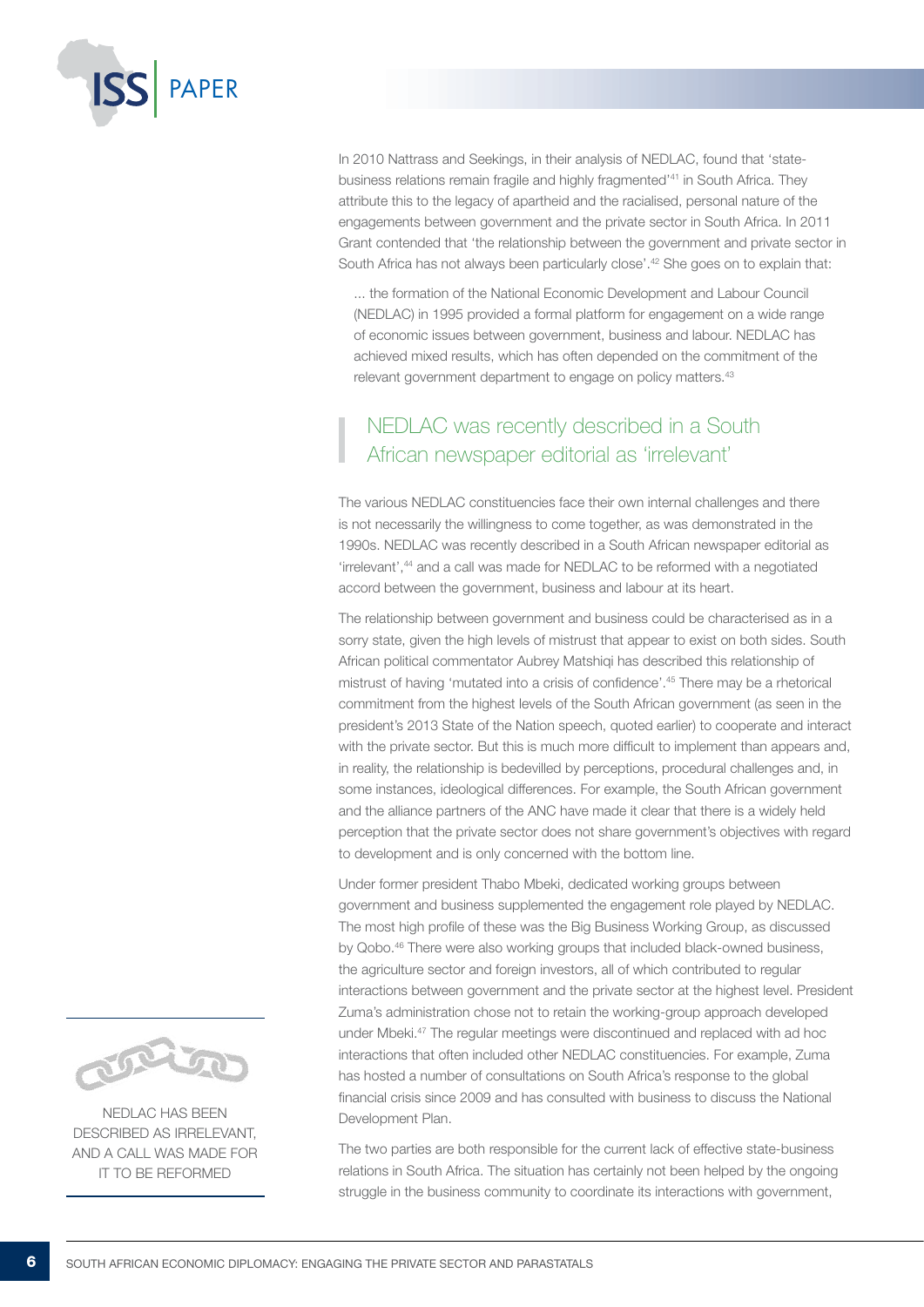including through various umbrella private-sector organisations – although some progress had been made with the formation of BUSA in 2004. For a number of years, government and the private sector widely acknowledged BUSA as the leading voice on policy issues, partly because of its coordination of the business constituency in NEDLAC. Then, in 2011 organised business in South Africa suffered a major setback, resulting in a split along racial lines. The BBC had been one of the founding members of BUSA and had effectively merged into the umbrella body. But, following an acrimonious debate over BUSA's leadership, particularly the positions of the president and chief executive officer, the BBC pulled out of BUSA and re-established itself as an apex business body. It was recognised by the government as being on a similar footing to BUSA, as is evidenced by the fact that BUSA and BBC representatives have participated in meetings with Zuma and in organisations such as the BRICS Business Council.

The fragmentation in South African organised business and the ad hoc nature of its engagements with government means there is little follow-through on issues discussed. The meetings tend to be one-off events that have little impact on the policy debate. Platforms of this nature representing state-business relations are also at risk of being manipulated to the ends of certain vested interests and give more room for the government to engage just with business representatives of its choice. In the area of international relations, it is also unclear who is responsible for interactions with partners in the private sector in other countries, including which entities should be coordinate bilateral business councils.

# It is not necessary for the private sector and government to agree on everything, but a platform for collaboration on economic issues is required

There is no single model for effective consultation mechanisms between government and business. Each country usually deploys both informal and formal structures that can be used to deal with a wide range of issues where cooperation is required. It is not necessary for the private sector and government to agree on everything, but a platform for collaboration on economic issues is required. This was the spirit in which NEDLAC was established in South Africa and in which initiatives such as the Presidential Business Working Groups were used. For all these reasons, there are challenges in the current South African government–business environment that prompt a rethinking of these structures.

### Engaging the private sector in economic diplomacy

Foreign policy traditionally tends to suffer from numerous challenges when it comes to involving diverse stakeholders. Smith and Tadesse explain that in the area of foreign policy, 'the perception of government as being distant, and guided by unknown and misunderstood interests, creates divisions which undermine the potential for partnership and the development of complementary strategies towards a common goal'.48 In the past, diplomacy was seen as the sole preserve of the state and characterised by activities that were often done with a veil of secrecy that precluded the involvement, and even understanding, of the wider community.

Over time the concepts of multi-track diplomacy<sup>49</sup> and multi-layered diplomacy<sup>50</sup> have become more popular worldwide and have been embraced by governments,



FOR A NUMBER OF YEARS. government and the private sector widely acknowledged BUSA as the leading voice on policy issues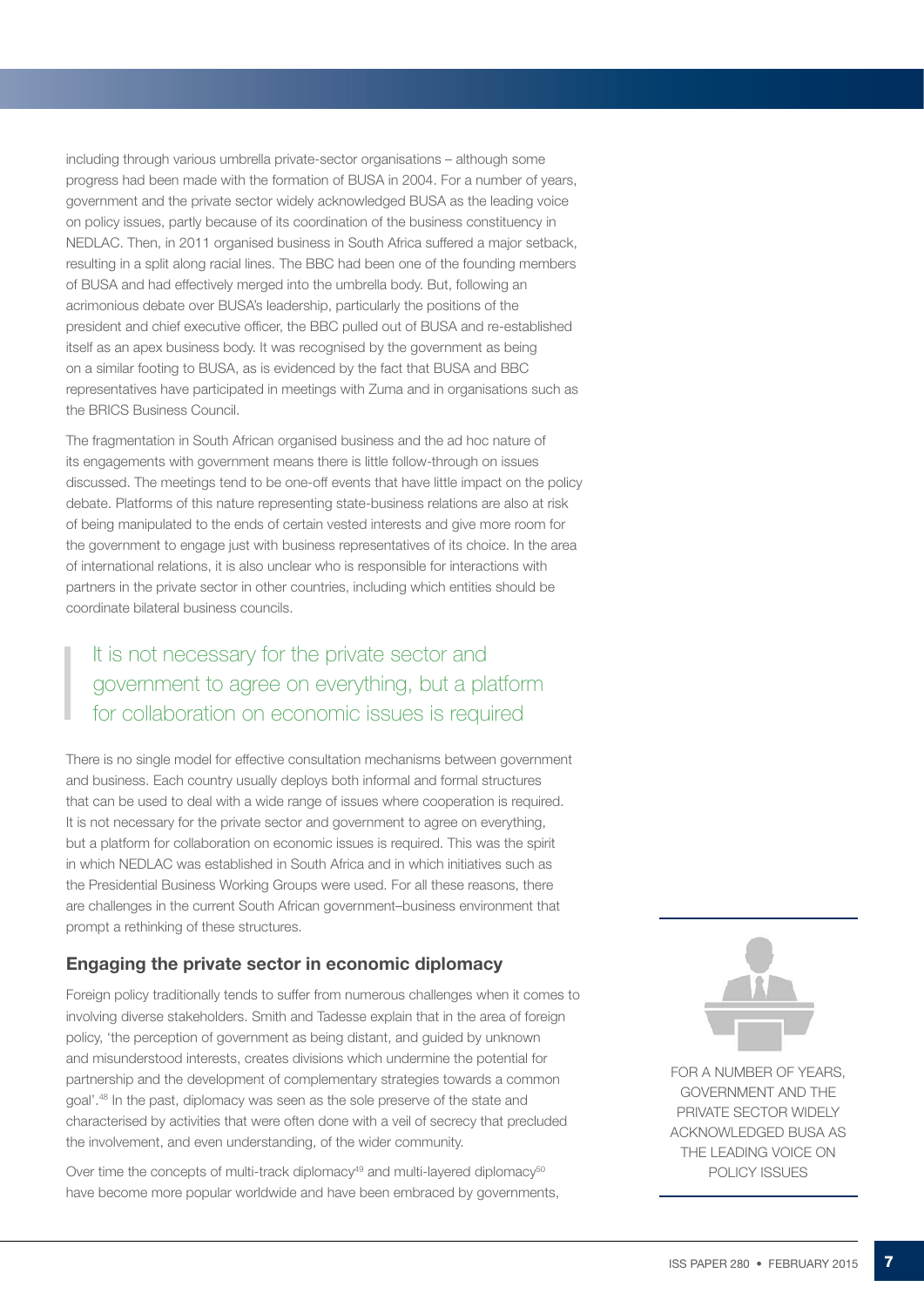

including South Africa's. These approaches to diplomacy recognise that there is a role for business and many other stakeholders in the design and implementation of foreign policy. For example, as noted above, the DIRCO White Paper acknowledges that 'successful economic diplomacy requires a close partnership with government, business and labour'.51 DIRCO has also adopted a policy of ubuntu diplomacy that seeks to communicate more effectively with the public, including business, on its work.

It is not easy to involve the private sector in peacebuilding initiatives, as it can have both negative and positive impacts, which need to be balanced

In reality, however, there are few mechanisms available for the South African government to engage with the private sector on foreign policy, including areas such as peacebuilding, which is dealt with in more detail below. DIRCO has not been a regular participant in NEDLAC processes, and has had only occasional interactions with some of the chambers when there are specific requests from constituencies. The DTI has tended to be the main government agency dealing with economic-diplomacy issues on the NEDLAC agenda, such as trade negotiations and regional economic integration. DIRCO does invite business to participate in consultations on specific issues (the recent meeting with the South African private sector on the African Union Agenda 2063 is one example) and in some activities, such as presidential state visits. But, again, these arrangements are ad hoc in nature and therefore face problems of sustainability and long-term impact.

Economic diplomacy is also affected by the broader challenges arising from South Africa's poor state-business relations. It is beleaguered by the perceived ideological differences between the parties involved: government and the private sector are viewed as having few developmental values or norms in common.52 The current weaknesses in organised-business structures mean that there is little capacity in the business community to engage in economic diplomacy at a broad policy level. In practical terms, there is a lack of key systems by which economic diplomacy could be jointly developed and implemented by government and business. These include an up-to-date database of South African companies and their international interests; shared country briefs; and staff exchange programmes to increase capacity and understanding.

### Role of the private sector in peacebuilding

Peacebuilding is a critical component of promoting Africa's economic development<sup>53</sup> and is therefore a key pillar in South Africa's engagement with the rest of the continent. By the end of its first decade of democracy, South Africa had become a respected middle power – partly on the back of its 'peacemaking and democratization role in Africa'.54 Qobo agrees that its 'African orientation has earned South Africa legitimacy and stature in the global community",<sup>55</sup> especially as peacebuilding is usually pursued through partnerships and with deference to the role of African institutions<sup>56</sup> Peacebuilding gets one mention in the DIRCO White Paper in the section on Africa: 'South Africa will therefore continue to play a leading role in conflict prevention, peacekeeping, peacebuilding, and post-conflict reconstruction.'57



is an example of government inviting business to participate in consultations on specific issues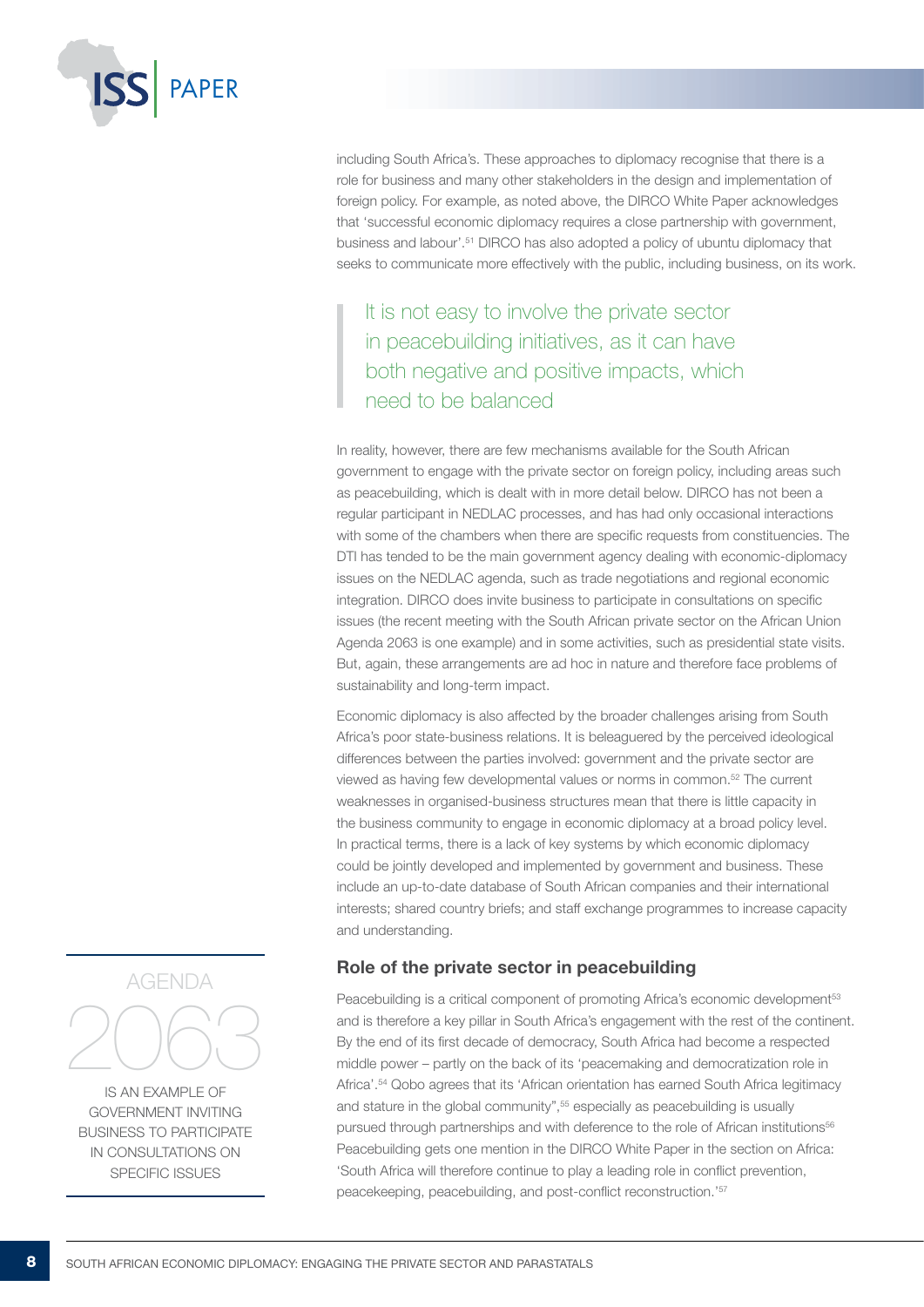South Africa's policy framework makes no explicit link between peacebuilding and economic diplomacy. This is in part a reflection of government's general failure to link the various aspects of foreign policy,58 but also derives from the fact that economic and institutional peacebuilding is largely a function of track-one diplomacy (i.e. controlled by the official or government sphere)<sup>59</sup> rather than being of wider interest. There is no doubt that it is not easy to involve the private sector in peacebuilding initiatives, as it can have both negative and positive impacts, which need to be balanced.<sup>60</sup> Business has been recognised by Rettberg as a 'crucial source of resources, know-how, and institutional capacity for building peace'.<sup>61</sup> But, at the same time, the South African government remains rightly concerned about not wishing to be seen to favour specific firms or promote commercial interests through its peacebuilding activities.

There is a fine line between engaging with the private sector as a useful player in peacebuilding initiatives and ensuring that these efforts are not perceived as being for commercial gain. Traditionally, there have been few direct linkages between South African investment initiatives and government's internationalrelations activities – except in the case of state-owned enterprises, or parastatals, such as the South African power utility, Eskom.62 More recently, however, this issue has come into question. For example, the South African media reported that the presence of South African troops in the Central African Republic was linked to ANC business interests in the diamondmining industry there.<sup>63</sup> And in September 2014, the South African government and business leaders were accused of meddling in the 2010 elections in Guinea so it could secure mining interests in that country.<sup>64</sup> These claims have the potential to undermine the good work done by South Africa as a peacemaker on the continent and there is no doubt that they further complicate its interactions with the private sector in the area of peacebuilding.

There is a fine line between engaging with the private sector as a useful player in peacebuilding initiatives, and ensuring that these efforts are not perceived as being for commercial gain

The government has had a small number of ad hoc interactions with business organisations in the DRC and South Sudan. These have tended to take place in the run-up to state visits or events promoting trade and investment. For example, Cheryl Hendricks and Amanda Lucey<sup>65</sup> look at the case study of Burundi and South Africa, identifying five memoranda of

understanding and an implementation commission that resulted from a state visit. They recommended that if there is to be any further progress in the relationship between the two countries with a view to the reconstruction of Burundi, then 'South Africa "should increase coordination between government departments, business and NGOs in order to maximize impact, access commercial opportunities and provide sustainable post post-conflict development and peacebuilding assistance"'.<sup>66</sup>

From the perspective of the private sector, there are a number of factors and risks that should be taken into account when doing business in a post-conflict environment. Rettberg<sup>67</sup> outlines certain risks that might influence the decision of a firm to become involved in peacebuilding. These include lack of trust of governments involved, high costs, operational barriers, free-riding and opportunism. How relevant these factors are will vary from company to company, but, either way, it may not be a straightforward case that there are economic incentives for the private sector in peacebuilding contexts, as Joras<sup>68</sup> explains using case studies in the tourism sector.

It is not clear whether the South African government fully understands precisely what factors influence potential business partners when deciding whether to operate in peacebuilding contexts. It is clear, however, that there is more scope to address the particular needs of post-conflict states through South African economic diplomacy – for example, by tailoring trade-and-investment promotion activities to take account of the unique business climate of such contexts.

## Role of South African parastatals in economic diplomacy

State-owned companies have been at the forefront of economic diplomacy for centuries, since these organisations were used for such purposes by the colonial powers like England and France. More recently, emerging nations, including China and Brazil, have used public corporations and development-finance institutions as key players in their foreign-policy engagements, particularly in Africa. South Africa is no exception, even though the role of parastatals is not overtly acknowledged in its economic-diplomacy strategy and there has been little research published in this area. Broadly, the role played by parastatals in the relationship between South African investment in the rest of the continent and government actions has been noted by Alden and Soko.<sup>69</sup> The same authors also observe that there are rarely such connections involving other South African privatesector entities.

The South African Department of Public Enterprises has prepared a strategy for Africa, which aims to coordinate the investment activities of state-owned companies in the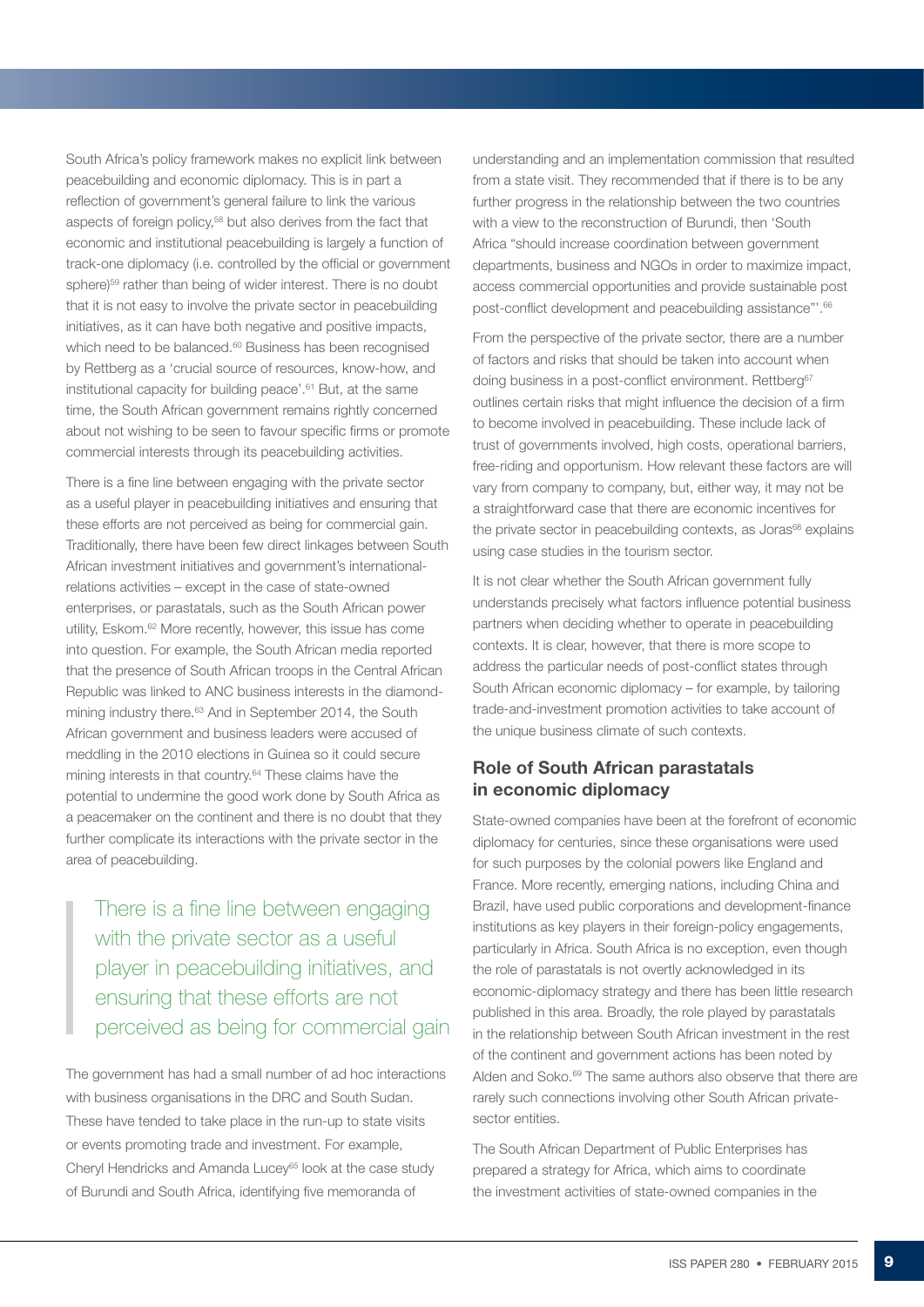

continent and promote regional development. A number of South Africa's state-owned companies have an international mandate or are directly involved in activities that are encompassed by the concept of economic diplomacy. These include Eskom, Transnet, South African Airways and Denel, as well as development-finance institutions the Development Bank of Southern Africa and the Industrial Development Corporation.

# State-owned companies could provide an important bridge between state and business interests

An example of cooperation between a parastatal and the private sector that contributes to South Africa's economic-diplomacy endeavours is the role played by Transnet in the New Partnership for Africa's Development (NEPAD) Business Foundation. Transnet, a transport infrastructure entity, is an active supporter of the Africa Infrastructure Desk, which was set up by the NEPAD Business Foundation to support the AU's Programme for Infrastructure Development in Africa. The Africa Infrastructure Desk works with South African firms operating in various infrastructure industries (e.g. construction, engineering, finance) to identify and overcome barriers to the commercial development of projects in the areas of rail networks, ports and pipelines. This cooperation is a clear demonstration of the possibilities that exist for mutually supportive engagement between government and business with the aim of contributing to economic development in the continent.

There is potential to strengthen South Africa's economic diplomacy by developing a greater understanding of the role of parastatals and devising strategies for their engagement. For example, state-owned companies could provide an important bridge between state and business interests. They have a potentially better understanding of the policy objectives of government while at the same time operating from a commercial perspective in terms of decision making and risk analysis. Parastatals could therefore be a means of pursuing commonly held developmental goals between business and state, such as greater infrastructure investment on the continent, in the case of Transnet and others, and the need to improve transport connectivity between African countries, in the case of South African Airways.

Another option South Africa might consider when designing its economic-diplomacy interventions is to use parastatals as anchors of trade and investment promotion, perhaps together with development-finance institutions and banks. If state-owned companies were to lead in these activities it might encourage SMEs operating in the South African market to look at how they could also work as part of a team on projects in other countries. This could be particularly useful in the reconstruction of post-conflict countries and other fragile states.

But the scope for greater involvement of parastatals in South Africa's economic diplomacy will need to be weighed up carefully against domestic priorities. For instance, a number of the parastatals face internal challenges (South African Airways is a case in point) and already have significant demands at home (e.g. Eskom). Economic-diplomacy strategies involving parastatals would be best determined on a case-by-case basis that takes into account the interests of the corporations and their capacity to engage in other markets.



The scope for greater involvement of parastatals in South Africa's economic diplomacy will need to be weighed up carefully against domestic priorities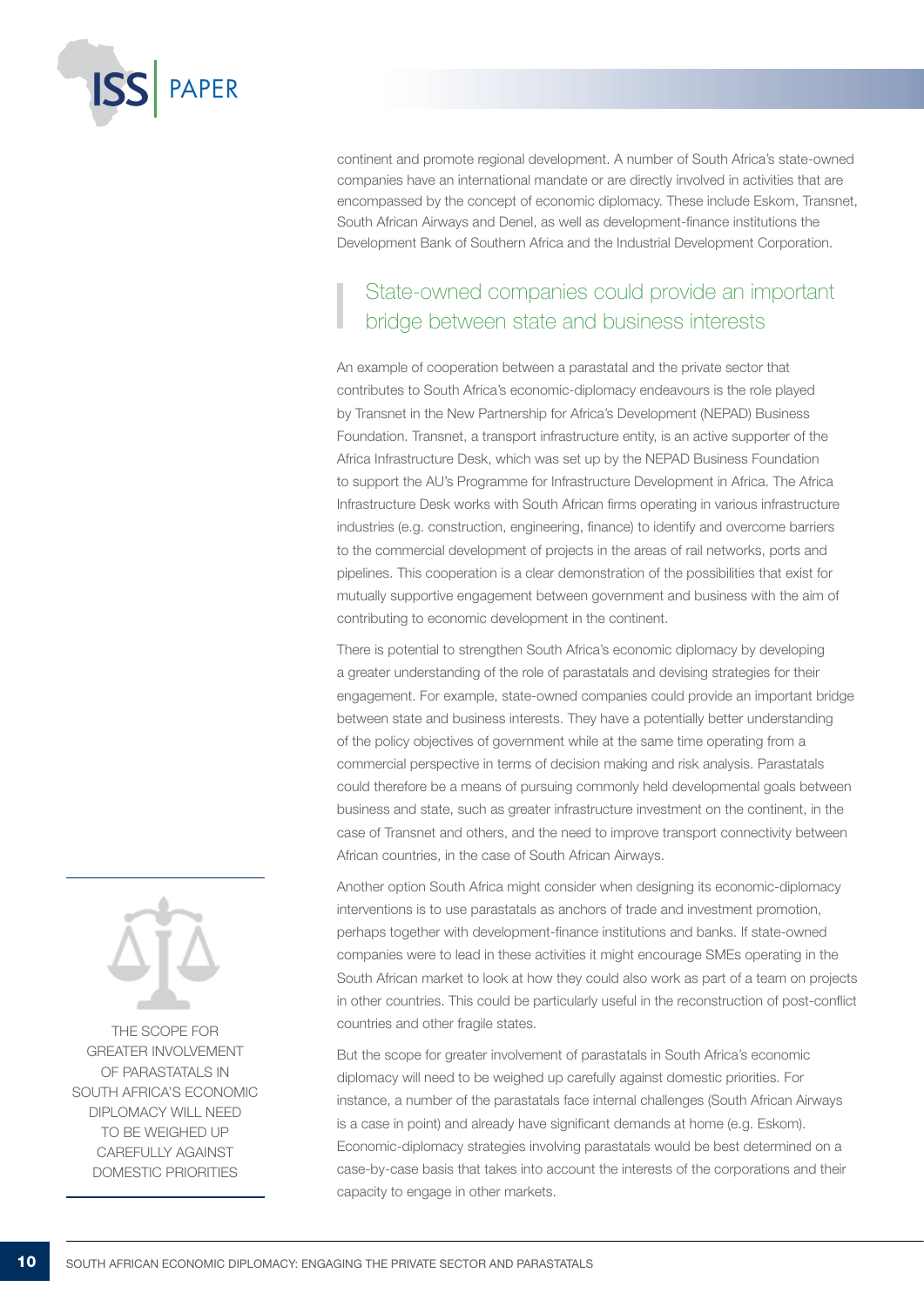### Recommendations for enhanced engagement and further research

A comprehensive economic-diplomacy strategy should be framed by domestic norms, development priorities, and the nature of interaction between the state and market institutions in the economy. It cannot be seen as separate from either national economic priorities or the articulation of foreign policy more broadly, especially given that economic relations are as important as political relations in today's world of diplomacy. As South Africa refines its foreign policy, economic diplomacy needs to develop as a core component of the overall approach, and not as a separate strategy. Interaction with business and civil society can help provide the foundations for such an approach.

At the heart of strengthening the role played by the private sector in South Africa's economic diplomacy is the need to improve state-business relations at the highest levels and to develop mutual trust among the key stakeholders. Unfortunately, NEDLAC has not proved to be a suitable platform for South African stakeholders to engage effectively on the country's socio-economic challenges. It has not resulted in the necessary level of coherence in South Africa's economic-policy trajectory, which is needed to provide reassurance to the business community, and encourage greater participation in the transformation and development of South Africa and the region. And NEDLAC has not been influential in the area of foreign policy, where ad hoc and limited interactions tend to prevail.

At the heart of strengthening the role played by the private sector in South Africa's economic diplomacy is the need to improve state-business relations at the highest levels

The following are recommendations for more effectively engaging the private sector in South Africa's economic diplomacy. Although a number of these recommendations concern domestic engagement, if there is a positive framework for cooperation on addressing national challenges then it will make it easier for business and government to collaborate on external strategies as well.

• Establish regular platforms where state and business can engage. The main challenge in the relationship between the public and private sectors in South Africa is their high level of mistrust. This is unlikely to be resolved in the near term, but initiatives can be made to improve communication between state and business to help build mutual confidence. The government needs to be encouraged to think of business as one of the catalysts for providing a solution to the economic challenges facing South Africa. For example, the system of business working groups and advisory councils that was used by President Mbeki<sup>70</sup> could be reconsidered and something similar put in place to supplement the consultations at NEDLAC. The focus of these engagements could be high level and fashioned as an advisory function for the president on the major issues facing the economy. They could be complemented by more detailed engagements with the relevant government departments, such as the DTI, the Economic Development Department and the National Treasury, involving not only organised business, but also executives of individual firms.



Initiatives can be made to improve communication between state and business, to build mutual confidence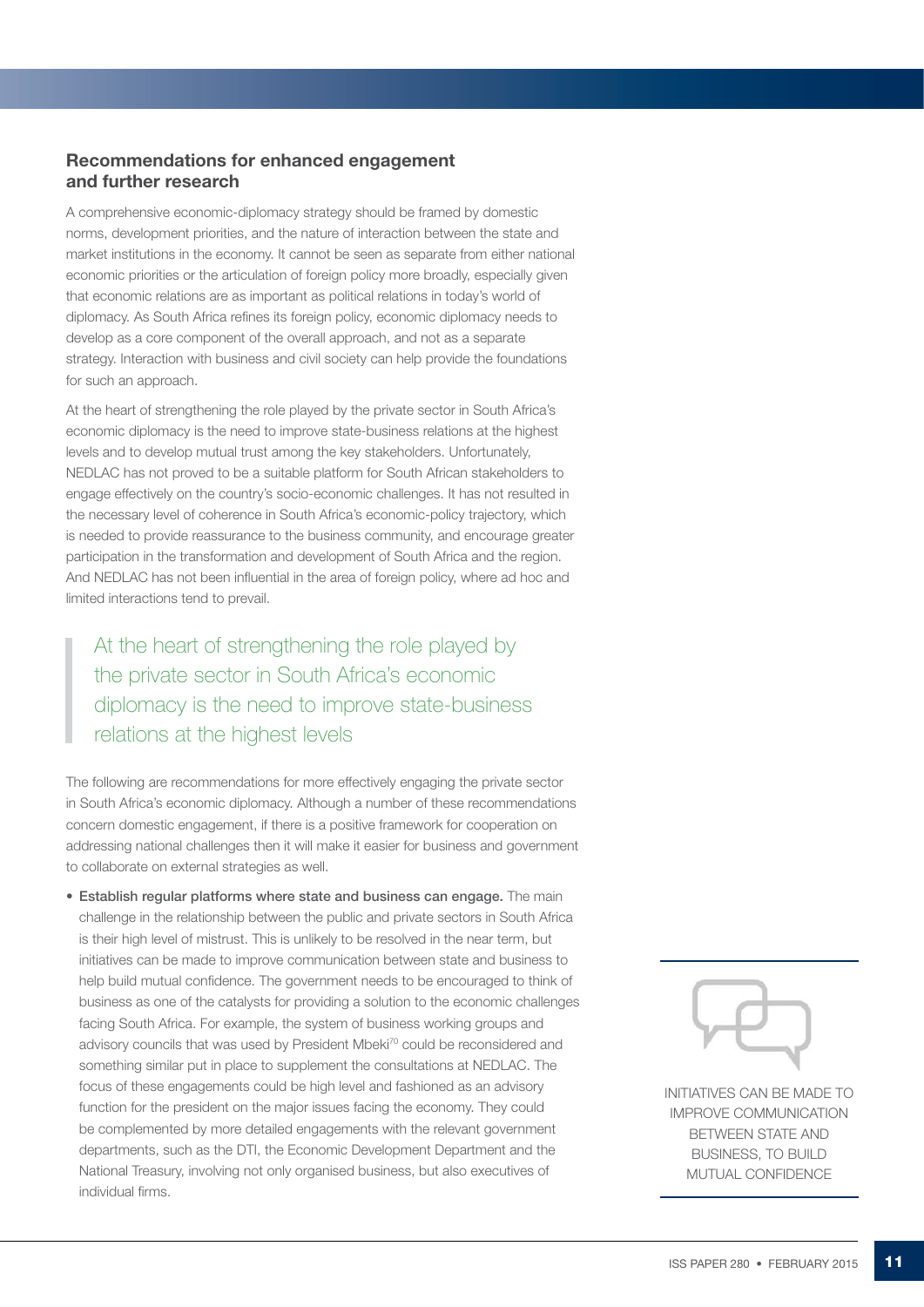

- Strengthen organised-business structures. Organised-business structures in South Africa have suffered a number of setbacks in recent years, which has meant there is a gap at the policy level. There is a need to help strengthen those business chambers and organisations that can contribute to the broad-based representation of the views of the private sector as a whole and also provide a much-needed role in sharing information.
- • Develop a comprehensive strategy on global economic engagements that reflects a commonly held vision between government and business. As discussed above, economic diplomacy in South Africa has tended to focus on the tools required for trade-and-investment promotion (which is more related to commercial diplomacy) and multilateral negotiations, rather than developing a shared policy vision among key stakeholders. Vickers and Ajulu<sup>71</sup> have called for a 'new global economic strategy' to help provide better coordination of South Africa's political and economic diplomacy, particularly in Africa. Similarly, Qobo<sup>72</sup> advocates greater focus and distinctly expressed priorities in the area of economic diplomacy. It is therefore recommended that South Africa develop a comprehensive strategy for its global economic engagements through a consultative process that involves both the public and private sectors.

It is recommended that South Africa develop a comprehensive strategy for its global economic engagements through a consultative process

- • Develop strategic engagement on economic diplomacy with a critical mass of firms. Another suggestion is for the South African government to use the approach suggested by Rettberg,<sup>73</sup> whereby strategic engagement and consultation start with a 'critical mass' of firms. This group could then be expanded in a later phase. The idea is that rather than seeking extensive inclusion of the private sector in economicdiplomacy initiatives, including in the rest of Africa, the starting point is a core group of companies that are already active in the relevant space (e.g. target market) or have a potential interest. For example, in post-conflict countries like the DRC and South Sudan, Hendricks and Lucey have identified a number of South African firms<sup>74</sup> that could form part of this critical-mass approach (e.g. Vodacom, MTN, Standard Bank and Shoprite in the DRC;<sup>75</sup> and SAB Miller and Denel in South Sudan<sup>76</sup>).
- Finalise guidelines for South African companies operating in the rest of Africa. In their work on South Africa's role in the DRC, Hendricks and Lucey suggest drawing up guidelines on 'ethics for the conduct of business' by South African companies.77 This echoes a proposal that was put forward by the ANC for a code of conduct. In 2012 the ANC78 noted that some work had already been done on this but it had not been implemented. It is understood that a set of guidelines were prepared and discussed with some private-sector representatives. These have not been finalised, which might be explained by a number of factors, including a possible lack of interest on the part of South African firms. It is recommended therefore that further discussions take place between the public and private sectors in South Africa against this backdrop, with a view to identifying if the guidelines for South African companies would add any value. Even if this process does not result in agreed guidelines, it would at least be useful to allay some of the concerns harboured by



THE ANC NOTED THAT some work on a code of conduct had been done, but not yet implemented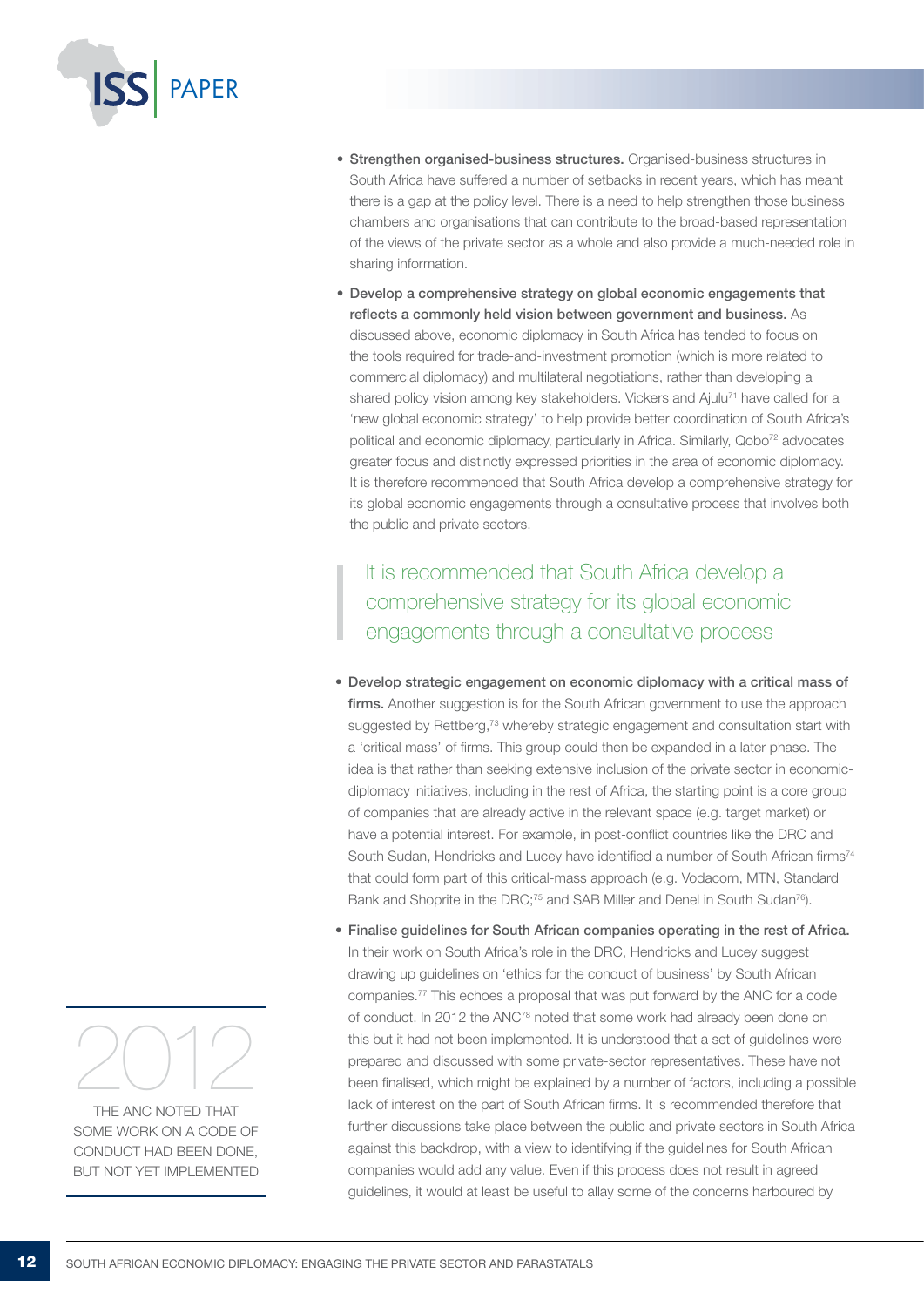government about how South African business might harm the country's image in Africa.<sup>79</sup>

- Tailor economic-diplomacy tools by gaining a better understanding of private-sector players. There is considerable scope for South Africa to develop more specific economic-diplomacy tools and activities that take advantage of the strengths of the private sector, and the value it could add through know-how and resources. This needs to begin by gaining a better understanding of South African businesses involved in trade and investment, including in post-conflict states. Engaging with firms would help identify the type of support government needs to provide for the private sector and the contribution that business could make to South Africa's economic-diplomacy activities.
- **Encourage further research on state-business relations** and the roles that might be played by parastatals and the media. Research on state-business relations in South Africa is very limited and has tended to focus on NEDLAC. Research is now dated, as is some of the work on South Africa's economic diplomacy, which would also benefit from a renewed focus. Two areas for consideration are the roles of parastatals and the media. Such research might identify the specific contributions to be made to economic-diplomacy objectives by South Africa's state-owned enterprises and the improved coordination between the activities of parastatals and other South African firms. It could also explore more effective ways to leverage the media to promote South Africa's economic-diplomacy goals.

#### **Notes**

- 1 Department of International Relations and Cooperation, Building a Better World: The Diplomacy of Ubuntu, White Paper on South Africa's Foreign Policy, Pretoria: DIRCO, 2011, 28.
- 2 KS Rana, Economic diplomacy: The experience of developing countries, in N Bayne and S Woolcock (eds.), *The new economic diplomacy:*  Decision-making and negotiations in international economic relations, Aldershot: Ashgate, 2007, 1.
- 3 Brendan Vickers and Rok Ajulu, South Africa's Economic Diplomacy: Trade and Investment Promotion, report prepared for the Presidency's Fifteen Year Review by the Institute for Global Dialogue, Pretoria, March 2008, 5.
- 4 Donna Lee and Brian Hocking, Economic diplomacy, in Robert A Denemark (ed.), *The international studies encyclopedia* vol. II, Wiley-Blackwell, 2010, 1216–1227.
- 5 KS Rana, Economic diplomacy: The experience of developing countries, in N Bayne and S Woolcock (eds.), *The new economic diplomacy: Decision-making and negotiations in international economic relations,* Aldershot: Ashgate, 2007, 7.
- 6 Media statement of foreign minister, http://foreignminister.gov.au/releases/ Pages/2014/jb\_mr\_140818.aspx.
- 7 Department of International Relations and Cooperation, Building a Better World: The Diplomacy of Ubuntu, White Paper on South Africa's Foreign Policy, Pretoria: DIRCO, 2011, 26.
- 8 ANC, International Relations, Policy Discussion Document, Johannesburg, March 2012, 26.
- 9 Chris Landsberg, Toward a developmental foreign policy? Challenges for South Africa's diplomacy in the second decade of liberation, *Social Research*, 72:3, *South Africa: The second decade,* 2005, 723–756, 732.
- 10 Elizabeth Sidiropoulos, South Africa's emerging soft power, *Current History: A Journal of Contemporary World Affairs* series no. 8, 2014.
- 11 KS Rana, Economic diplomacy: The experience of developing countries, in N Bayne and S Woolcock (eds.), *The new economic diplomacy: Decisionmaking and negotiations in international economic relations,* Aldershot: Ashgate, 2007.
- 12 Brendan Vickers and Rok Ajulu, South Africa's Economic Diplomacy: Trade and Investment Promotion, report prepared for the Presidency's Fifteen Year Review by the Institute for Global Dialogue, Pretoria, March 2008, 5.
- 13 Department of International Relations and Cooperation, Building a Better World: The Diplomacy of Ubuntu, White Paper on South Africa's Foreign Policy, Pretoria: DIRCO, 2011, 28.
- 14 KS Rana, Economic diplomacy: The experience of developing countries, in N Bayne and S Woolcock (eds.), *The new economic diplomacy: Decisionmaking and negotiations in international economic relations,* Aldershot: Ashgate, 2007, 7.
- 15 National Planning Commission, National Development Plan: Vision 2030, 2011, 215–232.
- 16 Economic Development Department, New Growth Path , 2010.
- 17 Department of Trade and Industry, A South African Trade Policy and Strategy Framework, Pretoria: Department of Trade and Industry, 2012.
- 18 Jolyon Ford, Engaging the private sector in post-conflict recovery: Perspectives for SADPA, ISS paper 269, Pretoria: ISS, October 2014, 7.
- 19 Mzukisi Qobo, Refocusing South Africa's economic diplomacy: the 'African agenda' and emerging powers, *South African Journal of International Affairs,* 17:1, April 2010, 13–28, 19.
- 20 Brendan Vickers and Rok Ajulu, South Africa's Economic Diplomacy: Trade and Investment Promotion, report prepared for the Presidency's Fifteen Year Review by the Institute for Global Dialogue, Pretoria, March 2008, 5.
- 21 Mzukisi Qobo, Refocusing South Africa's economic diplomacy: the 'African agenda' and emerging powers, *South African Journal of International Affairs,* 17:1, April 2010, 13–28, 19.
- 22 Siphamandla Zondi, 20 Year Review: South Africa's Achievements in the Global Arena, report prepared for the Presidency by the Institute for Global Dialogue, Pretoria, 2013, 5 (draft circulated for comment).
- 23 Chris Landsberg, Toward a developmental foreign policy? Challenges for South Africa's diplomacy in the second decade of liberation, *Social Research,* 72:3, *South Africa: The second decade, 2005*, 723–756, 733.
- 24 ANC, International Relations, Policy Discussion Document, Johannesburg, March 2012, 14.
- 25 I Taylor and P Williams, South African foreign policy and the Great Lakes crisis: African Renaissance meets *vagabondage politique? African Affairs,*  2001, 100, 265–286, London: Royal African Society.
- 26 Ibid.
- 27 Brendan Vickers and Rok Ajulu, South Africa's Economic Diplomacy: Trade and Investment Promotion, report prepared for the Presidency's Fifteen Year Review by the Institute for Global Dialogue, Pretoria, March 2008, 20–22.
- 28 Mzukisi Qobo, Refocusing South Africa's economic diplomacy: the 'African agenda' and emerging powers, *South African Journal of International Affairs,* 17:1, April 2010, 13–28, 15.
- 29 Ibid., 23.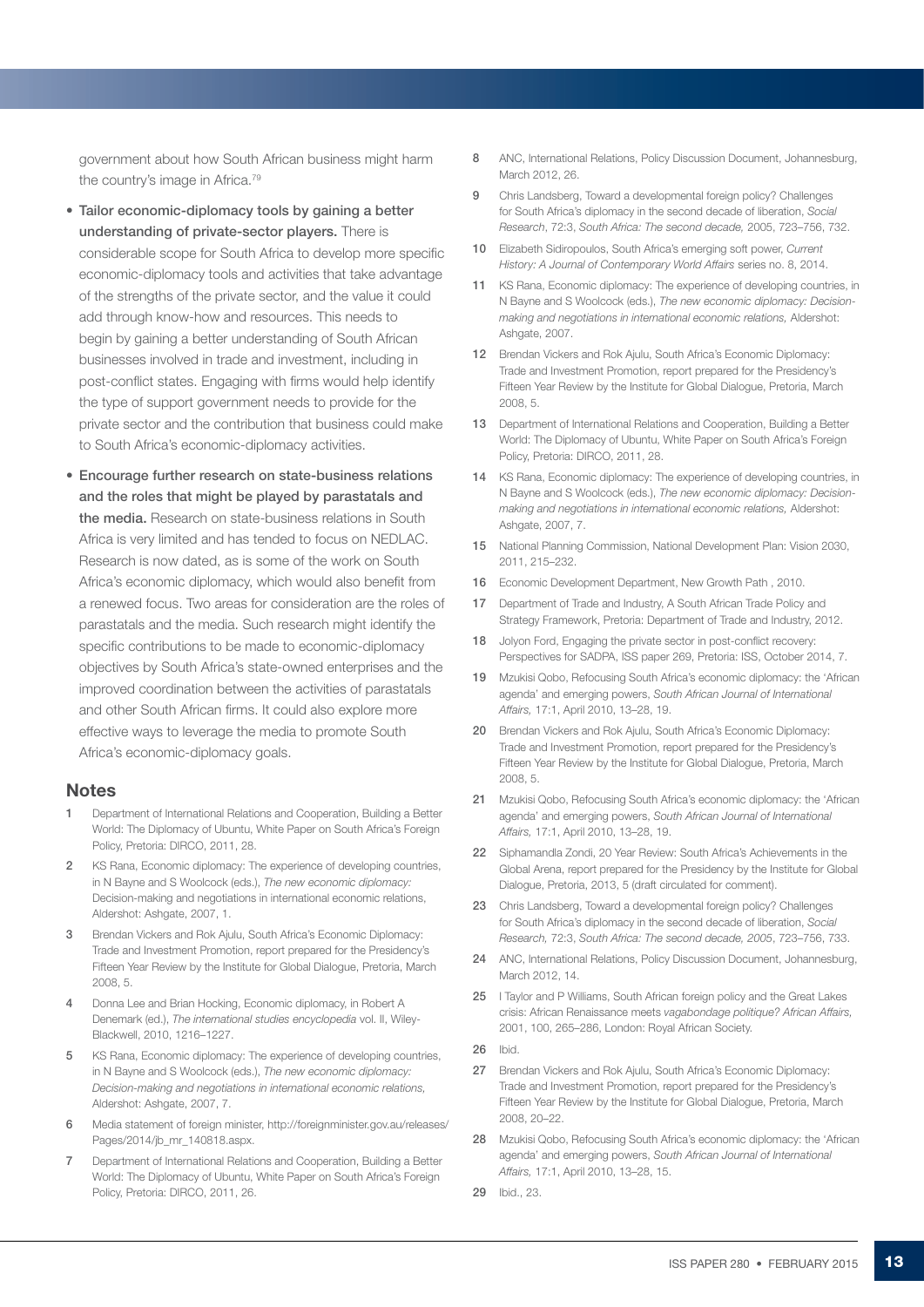

- 30 This section draws heavily on research undertaken by the author for a master's report for the University of the Witwatersrand that is not yet published, Information sharing on trade policy between state and business in South Africa.
- 31 K Sen and Dirk Willem te Velde, State-business relations and economic growth in sub-Saharan Africa, *The Journal of Development Studies,* 45:8, 2009, 1267–1283, 1279.
- 32 S Maxfield and B Schneider, *Business and the state in developing countries,* Ithaca: Cornell University Press, 1997.
- 33 K Sen and Dirk Willem te Velde, State-business relations and economic growth in sub-Saharan Africa, *The Journal of Development Studies,* 45:8, 2009, 1267–1283, 1269.
- 34 J Harriss, Institutions and state-business relations, Research Programme Consortium for Improving Institutions for Pro-Poor Growth, briefing note no. 2, June 2006, 1.
- 35 A Rettberg, The private sector, peacebuilding, and economic recovery: A challenge for the UNPBA, working paper on the future of the United Nations Peacebuilding Architecture Series, Oslo and Ottawa: Norwegian Institute of International Affairs and the Centre for International Policy Studies, 2010, 22, http://english.nupi.no/ content/download/12041/118669/version/1/file/Web-Rettberg-WP-PBC+Workshop.pdf.
- 36 Government of South Africa, State of the Nation Address by His Excellency Jacob G Zuma, President of the Republic of South Africa on the occasion of the joint sitting of Parliament, Cape Town, 2013, www. gov.za/speeches/view.php?sid=34250&lid=1.
- 37 Department of Trade and Industry, A South African Trade Policy and Strategy Framework, Pretoria: Department of Trade and Industry, 2012, 21.
- 38 Raymond Parsons, The emergence of institutionalised social dialogue in South Africa, *South African Journal of Economics,* 75:1, 2007, 1–21, 9.
- 39 N Nattrass and J Seekings, State, business and growth in post-apartheid South Africa, Research Programme Consortium for Improving Institutions for Pro-Poor Growth, discussion paper series 34, January 2010, 42.
- 40 African Development Bank, *Development of a framework to enable key African business associations to participate more effectively in trade policy issues,* manuscript submitted for publication.
- 41 N Nattrass and J Seekings, State, business and growth in post-apartheid South Africa, Research Programme Consortium for Improving Institutions for Pro-Poor Growth, discussion paper series 34, January 2010, 68.
- 42 Catherine Grant, State visits as a tool of economic diplomacy: Bandwagon or business sense? South African Institute of International Affairs, 2011, 5.
- 43 Ibid.
- 44 Irrelevance a real danger to Nedlac, *Business Day Live,* 16 October 2014, http://www.bdlive.co.za/opinion/editorials/2014/10/16/editorialirrelevance-a-real-danger-to-nedlac (accessed 18 October 2014).
- 45 SEIFSA paints a gloomy picture of the economy, *Business Day Live,* 13 October 2014, http://www.bdlive.co.za/business/trade/2014/10/13/ seifsa-paints-a-gloomy-picture-of-the-economy (accessed 18 October 2014).
- 46 Mzukisi Qobo, Refocusing South Africa's economic diplomacy: the 'African agenda' and emerging powers, *South African Journal of International Affairs,* 17:1, April 2010, 13–28, 23.
- 47 Ibid.
- 48 R Smith and E Tadesse, Whose policy and why is it foreign? Exploring the impact of civil society influence on South African foreign policy, April 2005, http://www.asc.org.za/downloads/publications/purchase/CAGE-ACTION\_Contribution\_2.pdf, 2.
- 49 JW McDonald, Multi-track diplomacy, www.beyondintractability.org/essay/ multi-track-diplomacy.
- 50 B Hocking, Bridging boundaries, creating linkages: Non-central government and multilayered policy environments, *WeltTrends,* 1996, 36–51.
- 51 Department of International Relations and Cooperation, Building a Better World: The Diplomacy of Ubuntu, White Paper on South Africa's Foreign Policy, Pretoria: DIRCO, 2011, 28.
- 52 Jolyon Ford, Engaging the private sector in post-conflict recovery: Perspectives for SADPA, ISS paper 269, Pretoria: ISS, October 2014, 7.
- 53 F Nganje, Decentralised South–South cooperation and South Africa's post-conflict support in Africa: What role for SADPA? Africa Institute of South Africa, briefing no. 87, May 2013, 2.
- 54 Chris Landsberg, Toward a developmental foreign policy? Challenges for South Africa's diplomacy in the second decade of liberation, *Social Research,* 72:3, *South Africa: The second decade,* 2005, 723–756, 725.
- 55 Mzukisi Qobo, Refocusing South Africa's economic diplomacy: the 'African Agenda' and emerging powers, South African Journal of International Affairs, 17:1, April 2010, 13-28, 15.
- 56 ANC, International Relations, ANC Policy Discussion Document, March 2012, 18.
- 57 South Africa Government, White Paper on South Africa's Foreign Policy, Pretoria, 2011, 20.
- 58 Mzukisi Qobo, Refocusing South Africa's economic diplomacy: the 'African agenda' and emerging powers, *South African Journal of International Affairs,* 17:1, April 2010, 13–28, 16.
- 59 JW McDonald, Multi-track diplomacy, www.beyondintractability.org/essay/ multi-track-diplomacy.
- 60 Jolyon Ford, Engaging the private sector in post-conflict recovery: Perspectives for SADPA, ISS paper 269, Pretoria: ISS, October 2014, 3.
- 61 A Rettberg, The private sector, peacebuilding, and economic recovery: A challenge for the UNPBA, working paper on the future of the United Nations Peacebuilding Architecture Series, Oslo and Ottawa: Norwegian Institute of International Affairs and the Centre for International Policy Studies, 2010, 4, http://english.nupi.no/ content/download/12041/118669/version/1/file/Web-Rettberg-WP-PBC+Workshop.pdf.
- 62 Chris Alden and Mills Soko, South Africa's economic relations with Africa: Hegemony and its discontents, *Journal of Modern African Studies,* 43:3, 2005, 367–392, 381.
- 63 Central African Republic: Is this what our soldiers died for?, *Mail & Guardian,* 28 March 2013, http://mg.co.za/article/2013-03-28-00-centralafrican-republic-is-this-what-our-soldiers-died-for.
- 64 SA spooks fixed Guinea poll, *Mail & Guardian,* 11 September 2014, http://mg.co.za/article/2014-09-11-sa-spooks-fixed-guinea-poll.
- 65 Cheryl Hendricks and Amanda Lucey, Burundi: Missed opportunities for South African post-conflict development and peacebuilding? ISS policy brief 48, Pretoria: ISS, October 2013.
- 66 Ibid.
- 67 A Rettberg, The private sector, peacebuilding, and economic recovery: A challenge for the UNPBA, working paper on the future of the United Nations Peacebuilding Architecture Series, Oslo and Ottawa: Norwegian Institute of International Affairs and the Centre for International Policy Studies, 2010, http://english.nupi.no/content/download/12041/118669/ version/1/file/Web-Rettberg-WP-PBC+Workshop.pdf.
- 68 U Joras, Motivating and impeding factors for corporate engagement in peace-building, Swiss Peace working paper 1, 2009.
- 69 Chris Alden and Mills Soko, South Africa's economic relations with Africa: Hegemony and its discontents, *Journal of Modern African Studies,* 43:3, 2005, 367–392, 381.
- 70 Mzukisi Qobo, Refocusing South Africa's economic diplomacy: the 'African agenda' and emerging powers, *South African Journal of International Affairs,* 17:1, April 2010, 13–28.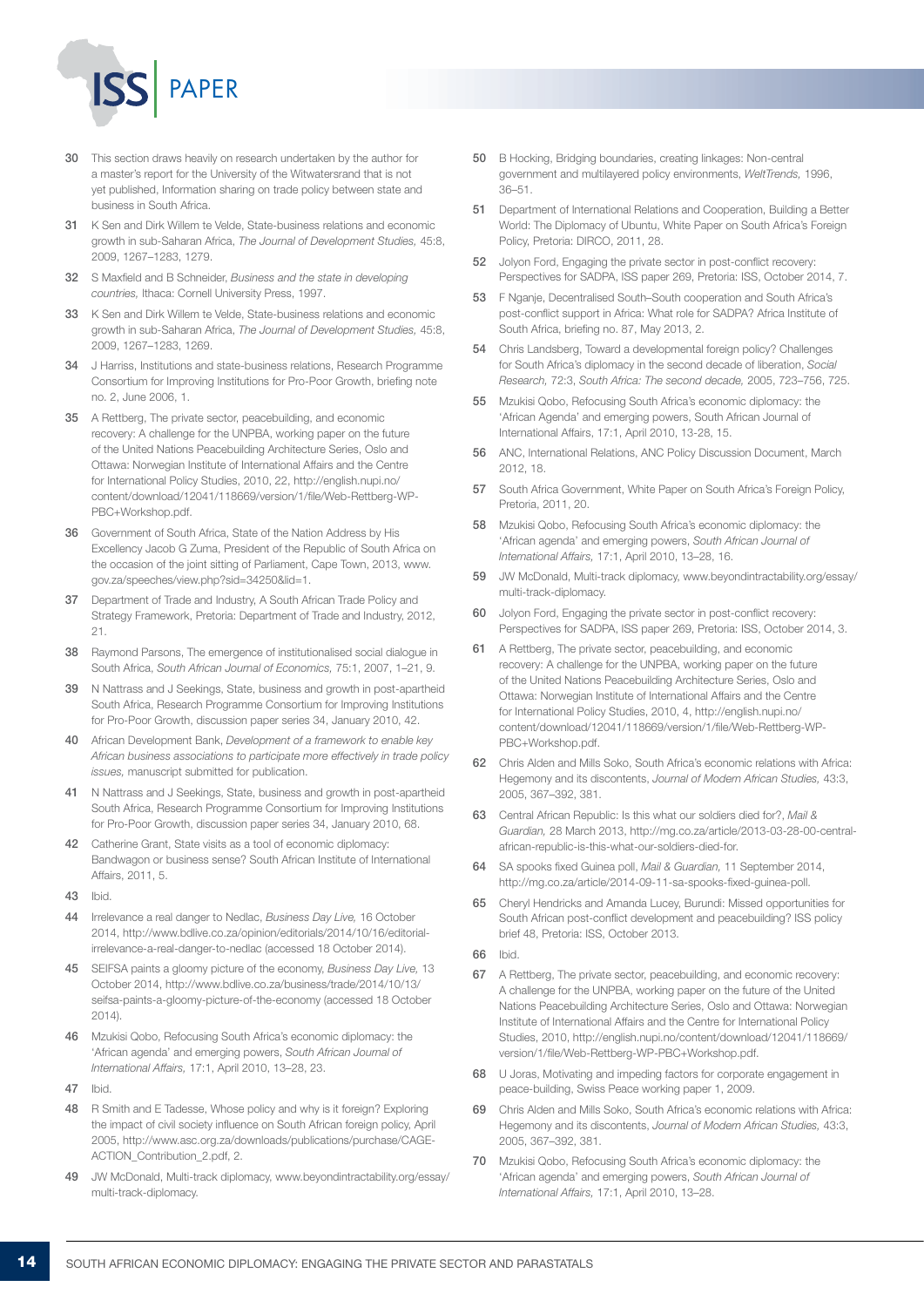- 71 Brendan Vickers and Rok Ajulu, South Africa's Economic Diplomacy: Trade and Investment Promotion, report prepared for the Presidency's Fifteen Year Review by the Institute for Global Dialogue, Pretoria, March 2008, 5.
- 72 Mzukisi Qobo, Refocusing South Africa's economic diplomacy: the 'African agenda' and emerging powers, *South African Journal of International Affairs,* 17:1, April 2010, 13–28.
- 73 A Rettberg, The private sector, peacebuilding, and economic recovery: A challenge for the UNPBA, working paper on the future of the United Nations Peacebuilding Architecture Series, Oslo and Ottawa: Norwegian Institute of International Affairs and the Centre for International Policy Studies, 2010, 4, http://english.nupi.no/ content/download/12041/118669/version/1/file/Web-Rettberg-WP-PBC+Workshop.pdf
- 74 Cheryl Hendricks and Amanda Lucey, South Africa's post-conflict development and peacebuilding experiences in the DRC: Lessons learnt, ISS policy brief 47, Pretoria: ISS, October 2013, 6; see also Cheryl Hendricks and Amanda Lucey, South Africa and South Sudan: Lessons for post-conflict development and peacebuilding partnerships, ISS policy brief 49, Pretoria: ISS, December 2013, 3.
- 75 Cheryl Hendricks and Amanda Lucey, South Africa's post-conflict development and peacebuilding experiences in the DRC: Lessons learnt, ISS policy brief 47, Pretoria: ISS, October 2013, 6.
- 76 Cheryl Hendricks and Amanda Lucey, South Africa and South Sudan: Lessons for post-conflict development and peacebuilding partnerships, ISS policy brief 49, Pretoria: ISS, December 2013, 3.
- 77 Cheryl Hendricks and Amanda Lucey, South Africa's post-conflict development and peacebuilding experiences in the DRC: Lessons learnt, ISS policy brief 47, Pretoria: ISS, October 2013, 6.
- 78 ANC, International Relations, Policy Discussion Document, Johannesburg, March 2012, 35.
- 79 Jolyon Ford, Engaging the private sector in post-conflict recovery: Perspectives for SADPA, ISS paper 269, Pretoria: ISS, October 2014, 7.